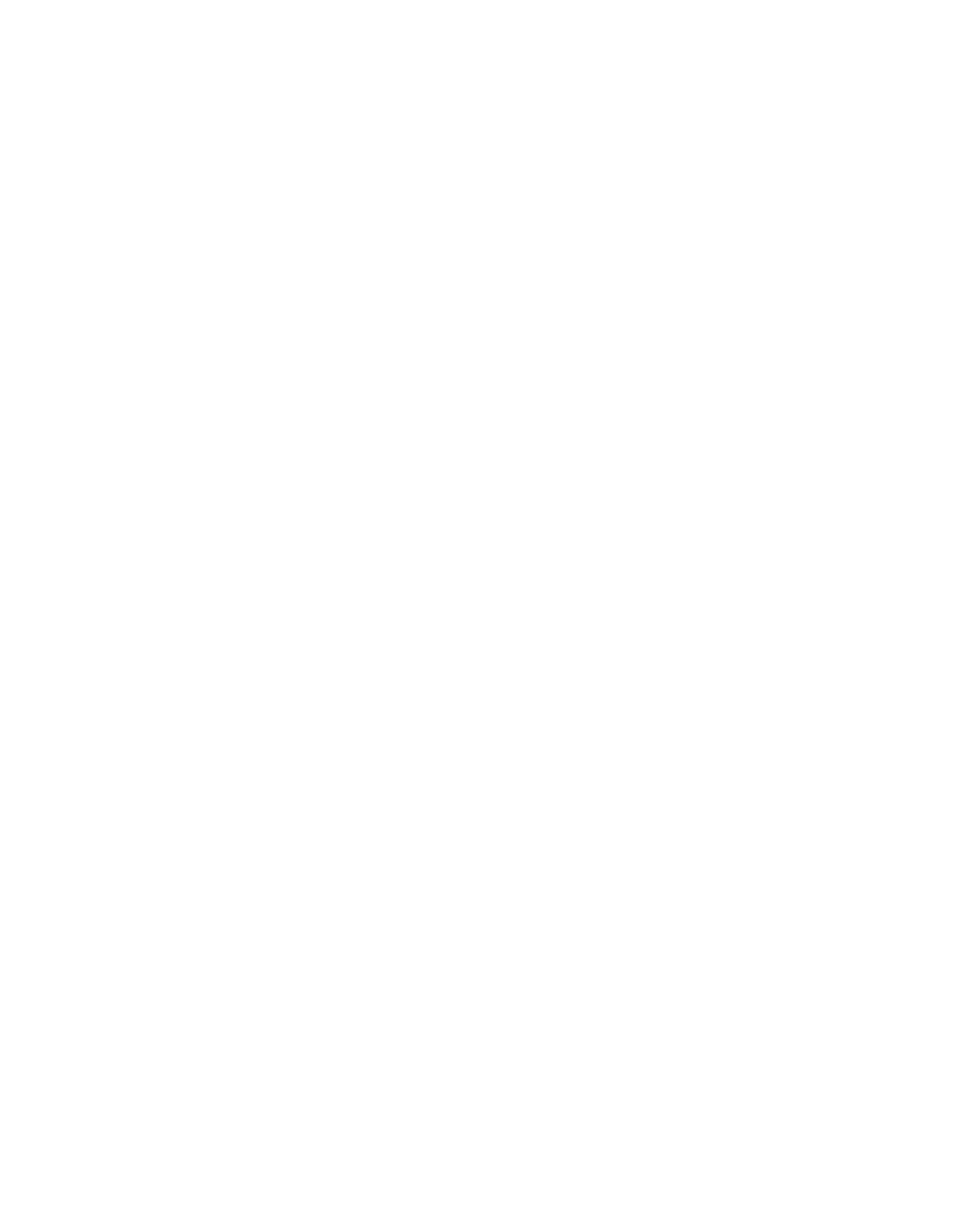### **Introduction**

In 2006 Human Rights Watch conducted two investigative missions to Chechnya, focusing specifically on the issues of torture and unlawful detention. Based on interviews with victims of abuses, their relatives and, in some cases, their lawyers, we gathered information—and in some cases documented in detail—on the torture of 115 persons between July 2004 and September 2006. The present briefing paper summarizes this research.

While statistics on the scale of illegal detention and torture in Chechnya are unavailable, our research, taken together with that of the Memorial Human Rights Center and Nizhnii Novgorod Committee against Torture—two Russian human rights nongovernmental organizations—strongly suggests that torture and ill-treatment in detention in Chechnya are systematic.<sup>1</sup>

In the majority of cases documented by Human Rights Watch, pro-Moscow Chechen forces under the effective command of Prime Minister Ramzan Kadyrov—known as "Kadyrovsty"—were responsible for the abuses; we also documented torture by personnel of the Second Operational Investigative Bureau (ORB-2) of the North Caucasus Operative Department of Chief Directorate of the Federal Ministry of Interior in the Southern Federal District.

Torture and other forms of ill treatment by ORB-2 personnel appear aimed at coercing confessions from detainees, which then lead to fabricated criminal charges and court convictions. Kadyrovtsy, by contrast, resort to such treatment to secure incriminating information about rebel forces from detainees whom they subsequently release or force to join their ranks. They have also taken hostage and mistreated relatives of alleged rebel fighters.

<sup>&</sup>lt;sup>1</sup> An analysis of cases summarized in *Chronicle of Violence* –an internet bulletin published by the Memorial Human Rights Center that documents human rights violations in Chechnya and neighboring republics—shows that from January 2005 to the beginning of October 2006, Memorial documented 277 cases of torture in Chechnya. The regularly updated Chronicle of Violence is available at: http://www.memo.ru/hr/hotpoints/caucas1/index.htm. Memorial has four regional offices in Chechnya and an office in Nazran, Ingushetia. Its staff emphasize that the actual number of torture incidents is likely to be several times higher, as the organization covers only about 25-30 percent of Chechnya, and because in many cases victims request that their cases not be publicized. Human Rights Watch has not compared cases researched by our respective organizations to determine whether, and if so the degree to which, they overlap. According to Memorial, "the use of torture at both legal and unofficial places of detention in Chechnya is not just a system, but a rule, while the unwillingness of victims to speak out proves the effectiveness of this system of terrorizing the population." Human Rights Watch telephone interview with a senior staff member of the Memorial Human Rights Center, October 30, 2006. Experts from the Nizhnii Novgorod Committee against Torture agree, based on their research in Chechnya and information provided by lawyers working on criminal cases there, that for "as many criminal cases there are in Chechnya, there are as many cases of torture or illtreatment." Human Rights Watch telephone interview with a senior staff member of Nizhnii Novgorod Committee against Torture, October 30, 2006.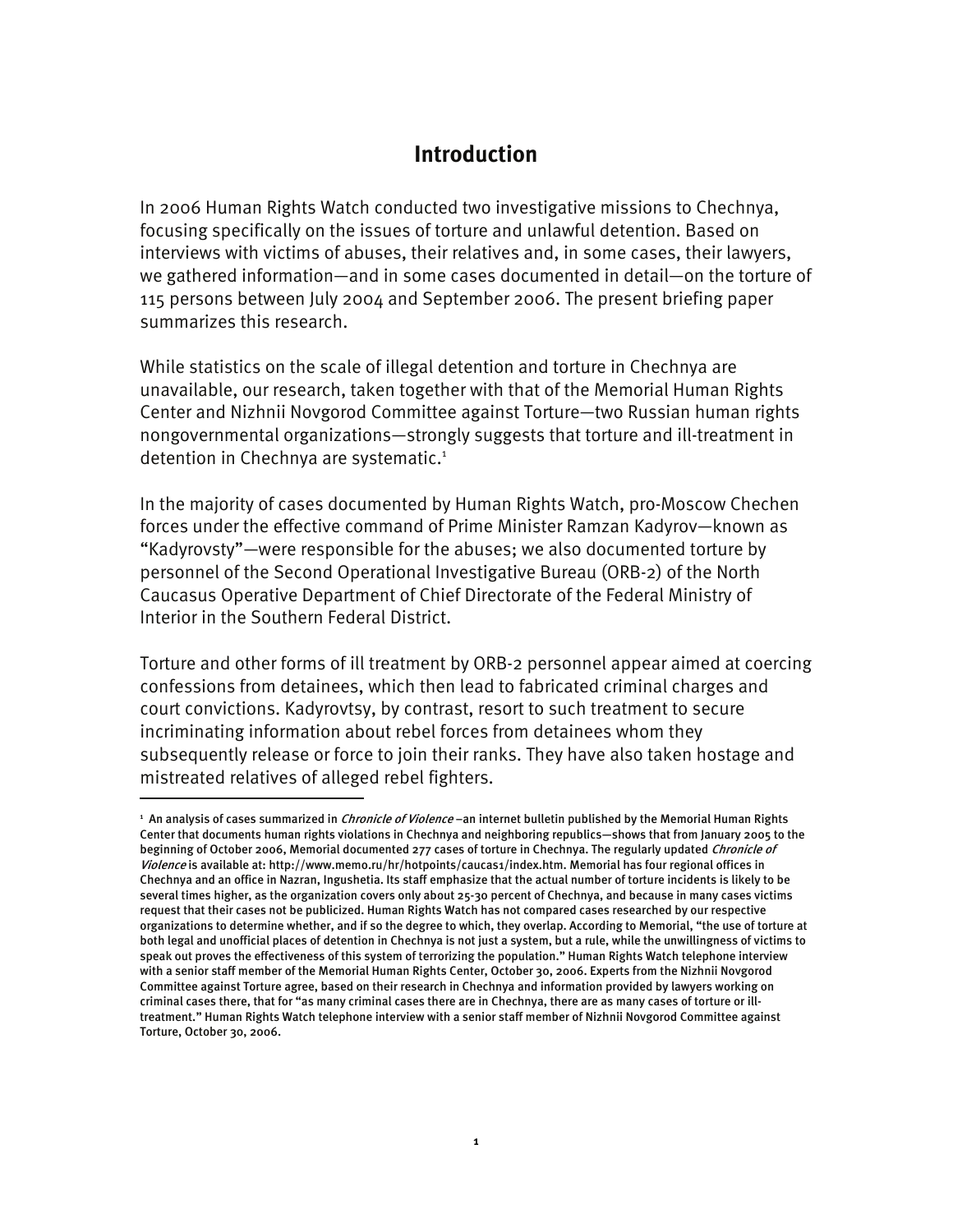Many interviewees said they were detained and tortured by Kadyrovtsy in unlawful detention facilities run by these forces. Such facilities, which exist throughout Chechnya, are clearly illegal under Russian and international law. Their "secret" nature makes detainees particularly vulnerable to abuse.

In the majority of cases we documented, victims of unlawful detention and torture were young males. We also documented a number of cases where the victims were women, elderly, disabled people, and minors, the youngest of whom was 13 years old.

Methods of torture used against the detainees include prolonged beatings, often with boots, sticks, plastic bottles filled with water or sand, and heavy rubber-coated cables; inflicting of burns with open fire or red-hot metal rods and wires, and widespread use of electric shocks. In addition, a number of interviewees told Human Rights Watch about psychological pressure, such as threats or imitation of execution or sexual abuse, as well as threats to harm their relatives.

This briefing paper has been prepared in advance of the U.N. Committee against Torture's examination of the fourth periodic report of the Russian Federation. Since 2002, when the committee examined the Russian Federation's third periodic report, Human Rights Watch has conducted regular visits to the North Caucasus to document continued human rights violations in the Chechen Republic and neighboring republics perpetrated by all sides to the armed conflict there. In research prior to 2006 Human Rights Watch documented numerous cases of torture, ill-treatment, and enforced disappearances by Russia's federal forces and by Kadyrovtsy. These findings have been summarized in Human Rights Watch's earlier publications.2

There have been many changes in Chechnya since the committee's examination of Russia's third periodic report. Beginning in 2003, under a policy known as "Chechenization" of the conflict, day-to-day law enforcement operations, including counterterrorism, have increasingly become the responsibility of Kadyrov's forces. At present there are almost no more large-scale "sweep" operations, which, as the committee noted in its 2002 concluding observations on Russia's third periodic report, would give rise to arbitrary detentions and "disappearances" by federal

**<sup>2</sup>** See e.g. Human Rights Watch, Worse than a War: Disappearances in Chechnya—a Crime Against Humanity, March 2005, http://hrw.org/backgrounder/eca/chechnya0305/; Into Harm's Way: Forced Return of Displaced People to Chechnya, vol. 15, no. 1(D), January 2003, http://hrw.org/reports/2003/russia0103; Russia: Last Seen: Disappearances in Chechnya, vol.14, no. 3 (D), April 2002, http://rhw.org/reports/2002/russchecho2; Russia: Swept Under: Torture, Forced Disappearances, and Extrajudicial Killings During Sweep Operations In Chechnya, vol. 14, no. 2 (D), February 2002, http://hrw.org/reports/2002/russchech.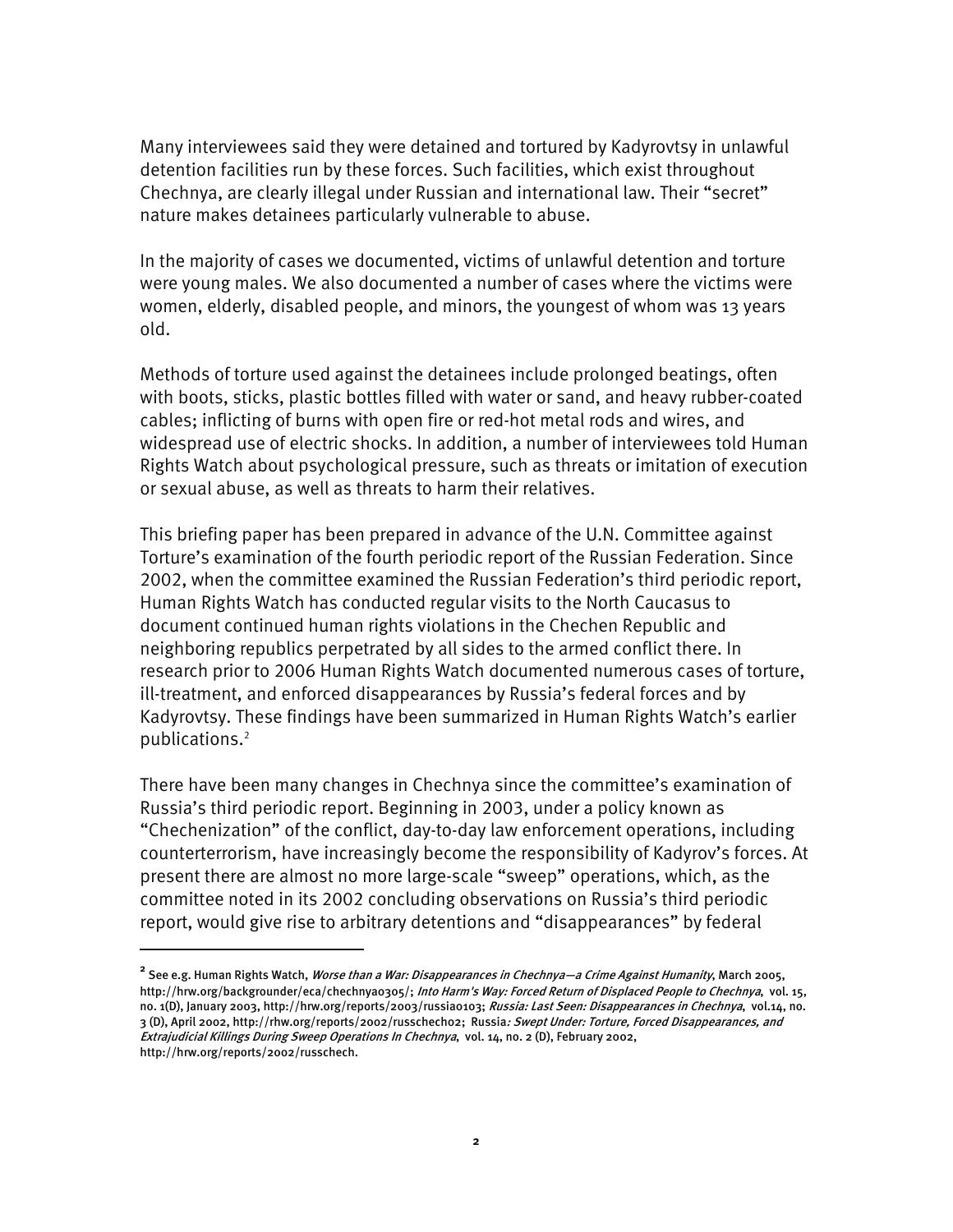forces. More common today are targeted raids ostensibly aimed at apprehending rebel fighters and their supporters.

We were pleased to note the committee's many detailed and highly relevant questions regarding Chechnya in its list of issues drawn up in advance of the upcoming review of Russia's fourth periodic report. We hope the present briefing paper will help inform the committee's examination of Russia—particularly on points 39-42 on the list of issues—and the conclusions and recommendations resulting from its review.

The names of most victims and witnesses interviewed for this briefing paper have been disguised with names and initials (which do not reflect real names) in the interest of the security of the individuals concerned. For the same reason we have also withheld certain details that might identify them, such as precise dates of detention, the names of villages where they reside, and the like.

# **Torture by personnel of the Second Operational Investigative Bureau (ORB-2)**

ORB-2 was established in 2002 and formally charged with detecting, preventing and suppressing actions by organized criminal groups.**<sup>3</sup>**

Following their visits to ORB-2 premises in Grozny in 2003 and 2004 respectively, the European Committee for the Prevention of Torture and Inhuman or Degrading Treatment or Punishment (CPT) and then-Council of Europe Human Rights Commissioner Alvaro Gil-Robles expressed serious concerns about the numerous allegations of mistreatment of detainees held in the facility run by ORB-2 and questioned its legal status.<sup>4</sup>

The ORB-2 holding cells were finally formally "legalized" as a temporary holding facility (IVS) in November 2004 by an internal order of the Ministry of Interior, but operational investigative bureaus do not figure in a supposed comprehensive list—

-

**<sup>3</sup>** ORB-2 mainly covers the Chechen Republic, although in a few cases documented by Human Rights Watch residents of Chechnya arrested in other regions of the North Caucasus, such as Ingushetia, were also brought there.

<sup>4</sup> See European Committee for the Prevention of Torture and Inhuman or Degrading Treatment or Punishment (CPT), "Public statement concerning the Chechen Republic of the Russian Federation," CPT/Inf (2003) 33, Strasbourg, July 10, 2006, http://cpt.coe.int/documents/rus/2003-33-inf-eng.pdf (accessed November 4, 2006); Commissioner for Human Rights, "Report by Mr. Alvaro Gil-Robles, Commissioner for Human Rights, on his visits to the Russian Federation 15 to 30 July 2004 and 19 to 29 September 2004 for the attention of the Committee of Ministers and the Parliamentary Assembly," Comm DH (2005) 2, Strasbourg, April 20, 2005,

https://wcd.coe.int/com.instranet.InstraServlet?Index=no&Command=com.instranet.CmdBlobGet&DocId=831880&SecMod e=1&Admin=0&Usage=4&InstranetImage=45188 (accessed November 7, 2006).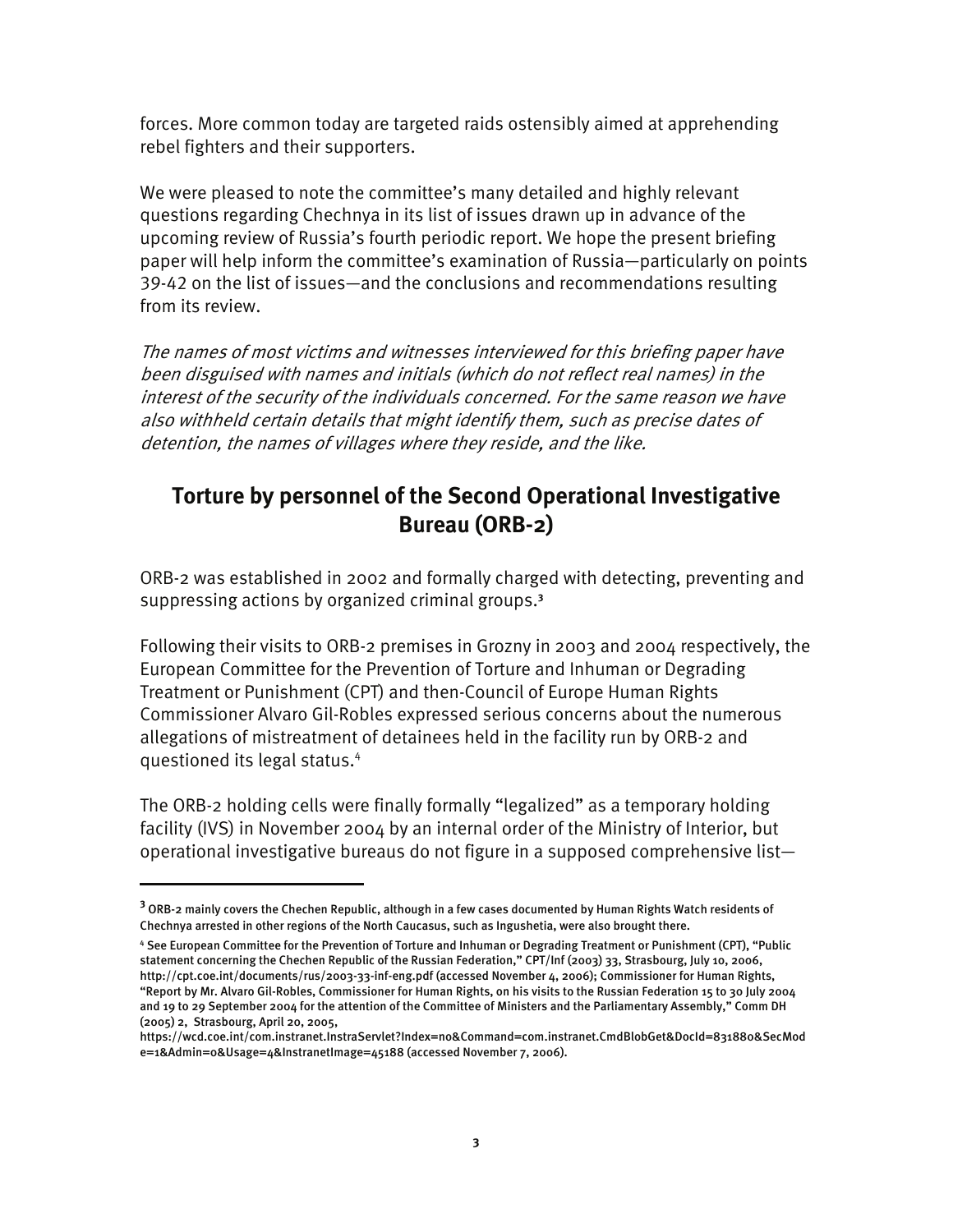contained in the Federal Law of the Russian Federation on the Detention of Suspects and Accused Persons-of facilities authorized to hold detainees.<sup>5</sup>

Human Rights Watch interviewed several dozen people who were detained and tortured at ORB-2 premises between 2004 and 2006, as well as their relatives and lawyers; they consistently told of ORB-2 personnel coercing confessions under brutal ill-treatment and torture; denying detainees access to lawyers of their choice; preventing medical documentation of signs of torture by denying access to doctors and keeping detainees in custody until the signs of torture fade and, if suspects sought to renounce their coerced confessions after they were transferred to remand custody, subjecting them to further ill-treatment as punishment and to force them to stand by the original statements.

In cases we researched, ORB-2 personnel seized persons, usually young males, from their homes, places of work, or the streets without identifying themselves or providing a warrant or any explanation. They then brought the detainees to the ORB-2 temporary detention facility and immediately started interrogating them.

In almost all cases, the detention was officially registered only after several days. During this time detainees' families had no information on their relatives' whereabouts, and the ORB-2 personnel interrogated the detainees in the absence of a lawyer, or with the participation of a lawyer appointed by ORB-2 personnel. According to the interviewees, the appointed lawyers ignored their complaints about torture—although they saw the torture marks on their clients' bodies—and instead encouraged them to accept the charges.

During interrogations, ORB-2 personnel subjected the detainees to severe beatings, torture with electric shocks, suffocation, and threats or imitation of sexual violence. Most interviewees told Human Rights Watch that during these interrogations, which lasted for many hours, they were forced to confess to serious crimes, such as multiple murders or terrorist attacks, as well as to name other people allegedly involved with the rebel movement. In some cases, the confession had been prepared beforehand by the interrogators and contained exact dates, places, and identities of the victims. In other cases, the detainees themselves had to "choose" a crime and invent details that the interrogators would then record.

5 Order of the Ministry of Interior of Russian Federation No 709, November 3, 2004, cited in: the Memorial Human Rights Center, "Official Illegal Prisons: A Mechanism of Forcing Confessions," April 18, 2006,

http://www.memo.ru/2006/04/18/orb2.htm (accessed October 31, 2006). IVS is the Russian acronym for izoliator vremmengo zaderzhania.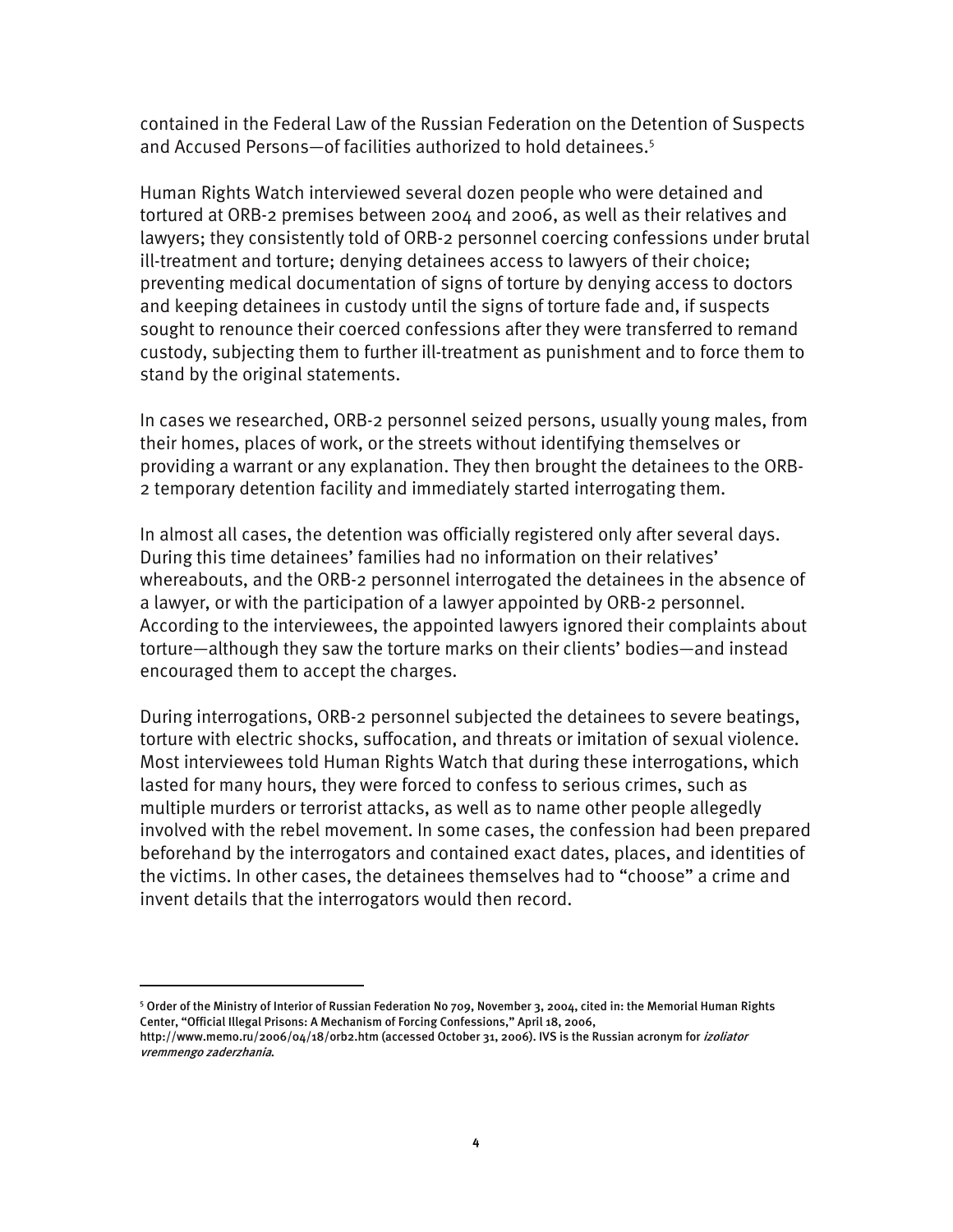Once the confession was obtained and signed, the detainee was kept in the ORB-2 temporary detention facility for several days or sometimes weeks to allow any signs of torture, such as bruises or burns, to fade. The investigators would then transfer the accused to the remand prison (SIZO-1) in Grozny, where they stayed until and during trial.**<sup>6</sup>**

Several interviewees told Human Rights Watch that after being transferred to the SIZO, they complained to their lawyers or investigators about being tortured by ORB-2 personnel and tried to renounce their confession. They were then brought back to ORB-2, where the personnel would beat and abuse them with greater severity, forcing them to revert to their prior statements. Some interviewees said their lawyers often advised them to just accept the charges, believing this to be the only way to protect them from further abuse.

While initially detainees were usually charged with serious crimes, these charges were often dropped before or at trial. In the majority of cases documented by Human Rights Watch, the charges were eventually reduced to "organization of or participation in illegal armed formations" or "unlawful possession or transfer of weapons" (articles 208 and 222 of the Russian criminal code).<sup>7</sup>

In many cases the courts sentenced the defendants to prison terms shorter than those prescribed by the criminal code, to probation, or even released them, applying the time spent in pretrial detention toward the sentence. The courts, however, blatantly disregarded the defendants' allegations of torture, even in cases where such allegations were supported by medical records and witness testimonies.

The case of two brothers, Sulim S. and Salambek S., documented by Human Rights Watch in September 2006 is illustrative of the above-described pattern.

#### Illegal arrest and torture of two brothers, Sulim S. and Salambek S.

In mid-March 2006, 29-year-old Sulim S. was on his way to work when about 10 armed men stopped him on the street and forced him into a car, where they handcuffed and blindfolded him and pushed him down to the floor. They drove Sulim S. to what he later found out was the ORB-2 premises. Sulim S. described the torture he endured there:

**<sup>6</sup>** SIZO is the Russian acronym for sledztvennyi izoliator.

<sup>7</sup> The maximum sentence under article 208.1 (0rganization of an illegal armed formation) is seven years of imprisonment; the minimum sentence is two years of imprisonment. The maximum sentence under article 208.2 (participation in an illegal armed formation) is five years of imprisonment; the minimum sentence is six months of detention. The maximum sentence under article 222.1-4 (illegal acquisition, transfer, sale, storage, transportation, or bearing of firearms,) is eight years of imprisonment; the minimum sentence is six months of detention.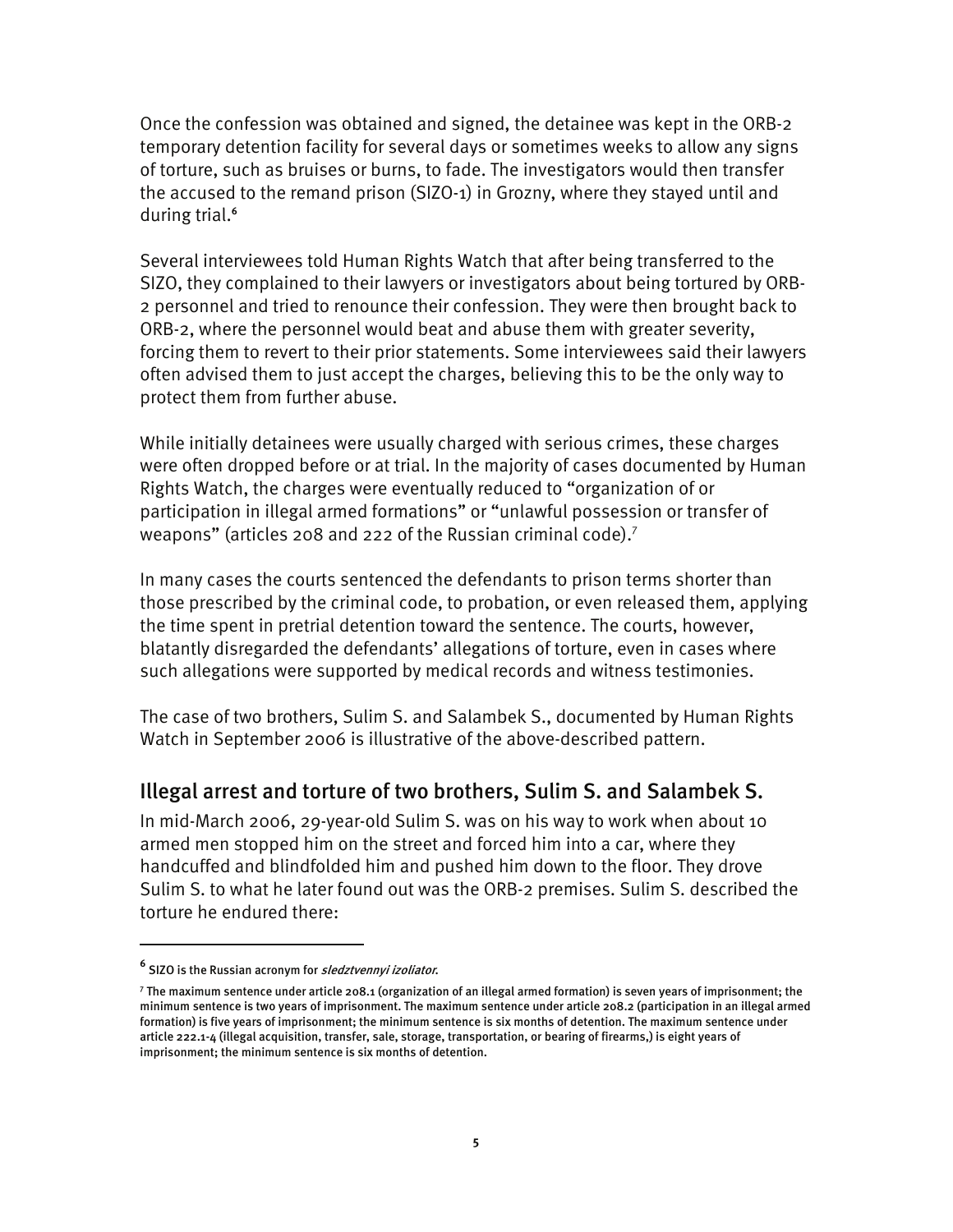For the first five days they kept me blindfolded. I did not know what they wanted. They kept saying, "We know that you know, and you know that we know!" and when I asked what I was supposed to know, they tortured me. They put a gas mask on my face and would cut the airflow until I started suffocating. They repeatedly gave me electric shocks—my head was swinging back and forth; one discharge went through my tongue, and my tongue got all swollen and was falling out of my mouth.

They beat me mercilessly. They put me against the wall with my legs spread apart and kicked me on my privates—I later saw that the entire area in between my thighs was all black from bruises. They pulled my pants down and threatened to rape me.

I kept telling them, "Just kill me!" but they said, "No, we won't kill you right away—we'll do it slowly, and we will also rip your brother apart." I felt like during these interrogations I was dying over and over again, and they would revive me to continue. Finally, after they realized I could not come up with anything, they offered me three crimes to choose from—a bombing of a bus, a killing of two policemen or a killing of one woman. But I refused.<sup>8</sup>

Sulim S.'s family learned about his whereabouts three days after his detention and hired a lawyer to represent him. About a week after Sulim S.'s detention, a group of armed men detained his brother, Salambek, and brought him to the ORB-2 facility. Salambek S. described his ordeal at ORB-2 to Human Rights Watch:

The men started beating me while we were still in the car, but did not explain where they were taking me and why. Then they put me into a room, and told me to tell them "everything." I thought they were referring to a short period of time in 1999 when I helped to dig trenches in the city along with everybody else, but they . . . said they were not interested in that—they wanted me to confess to bombings and killings. I said they must have mistaken me for someone else.

They attached wires to my fingers and ears, and started giving me electric shocks—I could not see the device, as they put a gasmask on my head, but heard the clicking sound. They pushed me against the wall and started beating me on the kidneys, and then threw me on the floor—I was lying on my stomach, and one of the men put his boot under my heart area, while [at the same time] another was sitting on my back. As other men pressed the pain

<sup>8</sup> Human Rights Watch interview with Sulim S., Grozny, September 21, 2006.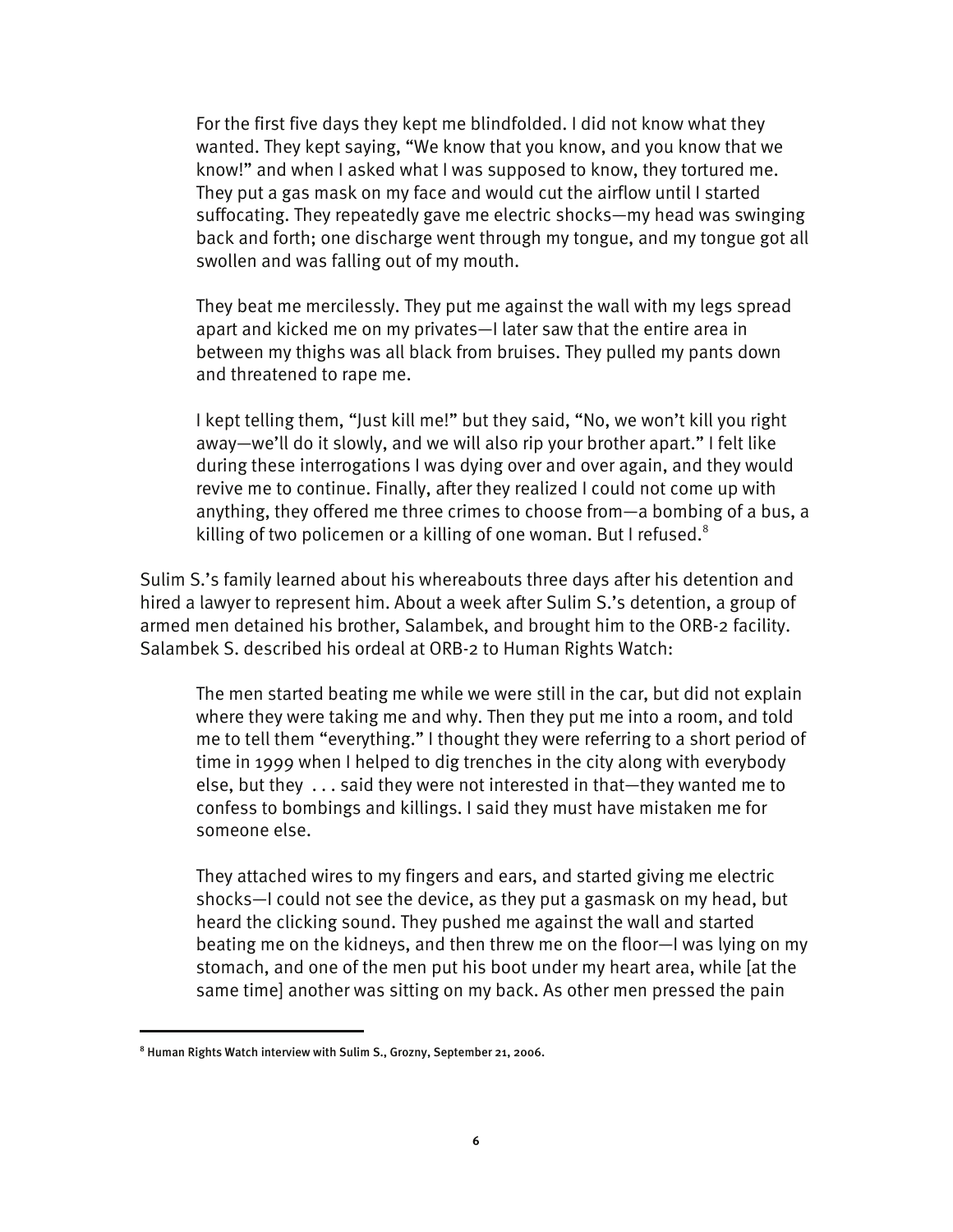zones on my legs I would twitch and the boot would press hard into my heart—I felt like my heart was stopping and couldn't breathe.

They repeated these interrogations and beatings for several days, and then told me that if I did not confess, they would bring my wife and rape her in front of my eyes, and then do the same with me. They brought a club and said they would stick it up my ass.

I would rather die than be dishonored like that; it is just unthinkable in our culture—I told them I would confess to a bombing of a bus, and made up a story, coming up with the most unbelievable details. When I tried to take my confession back, they started torturing my brother in the adjacent cell, saying, 'Do you hear? That's your brother screaming.'9

After spending about 10 days in the ORB-2 holding facility, Salambek S. was transferred to the remand facility in Grozny, where some of his injuries sustained during interrogations were documented by a medical professional. Sulim S., who refused to sign a confession, spent a total of 25 days in the ORB-2 holding facility. Sulim said that upon transfer to the remand facility in Grozny, he was examined by a doctor who documented his injuries, including broken ribs, bruises on his legs and inner thighs, swollen hands and tongue, and burned ears.

Most of the charges against the two brothers were dropped, and both stood trial for "membership in illegal armed formations." In August 2006, a court released both men under the applicable statute of limitations. Although the brothers told the judge they had been tortured in detention and the medical reports were entered into the case record, the court took no action to investigate the torture allegations.10

# **Torture by units under the effective command of Chechen Prime Minister Ramzan Kadyrov**

### Background note on the structure of forces under Kadyrov's effective command

Most Chechen government law enforcement and security units originate from the personal security service of the late Chechen President Akhmad Kadyrov, which was headed by his son, Ramzan, who has since become prime minister of Chechnya.<sup>11</sup>

-

<sup>9</sup> Human Rights Watch interview with Salambek S. , Grozny, September 21, 2006.

<sup>10</sup> Ibid.

<sup>11</sup> This was called the Sluzhba Bezopasnosti, or Security Service, and was known by the acronym, SB.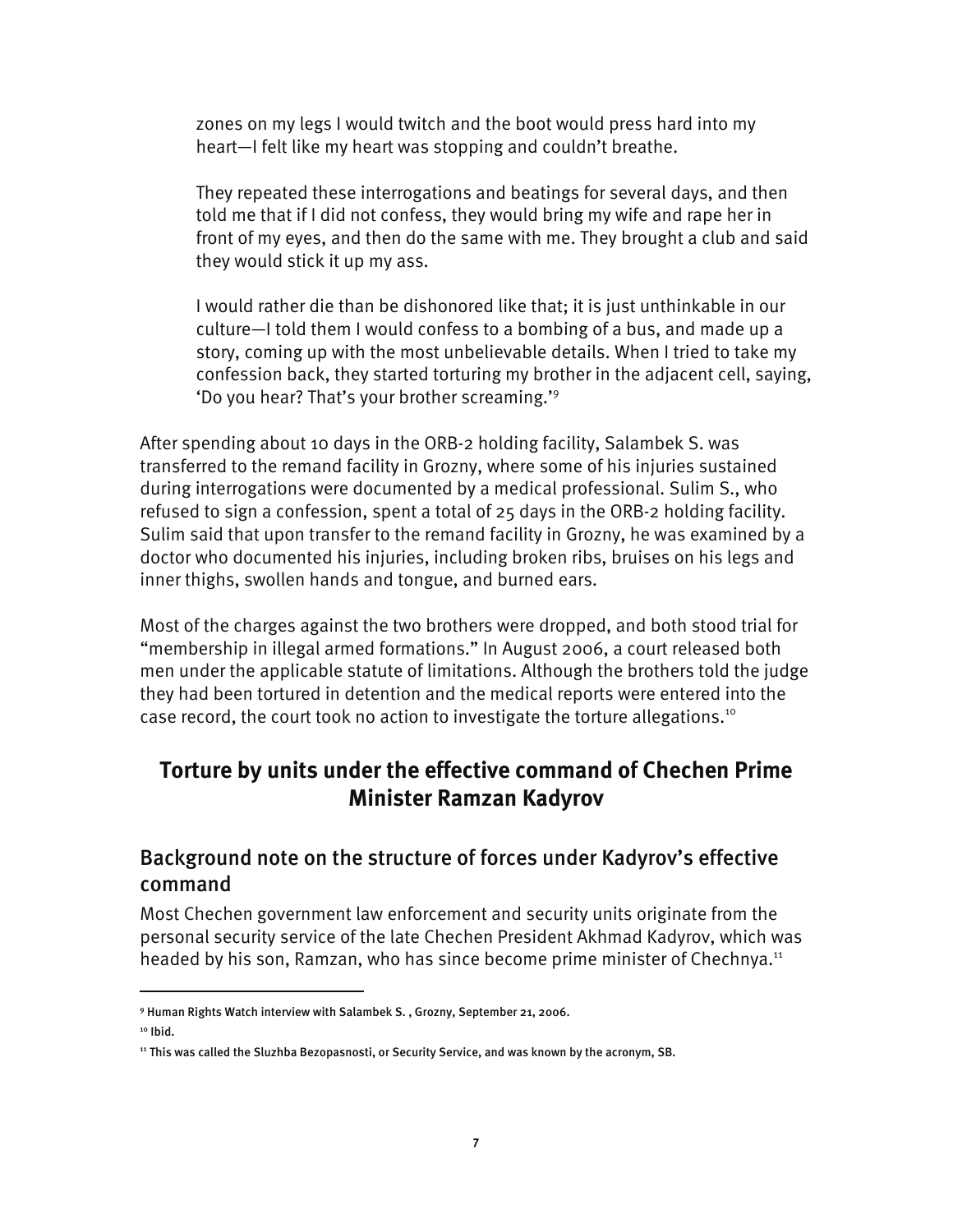After Akhmad Kadyrov's assassination in 2004, this security service was disbanded, and its personnel were gradually reassigned to different branches of the Ministry of Interior of the Chechen Republic, including the Second Regiment of the Checkpoint Guard Service of the Police (PPSM-2) and the Oil Protection Unit ("Neftepolk") of the Extra-departmental Protection Service (UVO). They were also assigned to the Anti-Terrorism Center (ATC), which itself was disbanded in April 2006, with personnel reassigned to two battalions of Interior Troops of the Russian Federal Ministry of Interior.<sup>12</sup>

Despite changes in formal affiliation, these units continue to be loyal to Ramzan Kadyrov personally and to some of his closest allies, such as Adam Demilkhanov, head of the Oil Protection Unit and currently the vice prime minister of the Chechen government. $^{13}$ 

These units operate in a questionable legal framework. PPSM-2 and the Oil Protection Unit routinely participate in security operations, even though they do not appear to be authorized by law to do so, and make use of ATC bases, even after the ATC was disbanded.14 More important, PPSM-2, the Oil Protection Regiment, and ATC personnel detain people, holding them secretly at unlawful detention facilities, and use illegal methods of interrogation, including torture and ill-treatment.

Another law enforcement structure in Chechnya are the local police departments (ROVD), whose top personnel for the most part were installed by Kadyrov to ensure his control over the police force.<sup>15</sup> ROVD personnel process detainees within the

-

<sup>15</sup> ROVD is the Russian acronym for *raionnoe otdelenie vnutrennykh del*. Since 2004, Ramzan Kadyrov has been gradually replacing the heads of local police department with people loyal to him. For example, in early 2005 he appointed the new

<sup>&</sup>lt;sup>12</sup> Announcing this latest change, Ramzan Kadyrov confirmed the evolution of his personal militia, saying "The [SB] was reformed into the [ATC], and, now, on the basis of the [ATC], two new battalions under the authority of federal structures are formed." See "Ramzan Kadyrov obiavil 'kadyrovtsev' vne zakona," Newsru.com, April 29, 2006, http://www.newsru.com/russia/29apr2006/ramzan\_print.html (accessed May 25, 2006).

<sup>&</sup>lt;sup>13</sup> Reports by the Memorial Human Rights Center repeatedly emphasized this close connection. For example, on April 1, 2005, Memorial states that "despite the reorganization of the SB and its incorporation into the Ministry of Interior structures, many personnel continue wearing uniforms with 'Security Service' insignia." Chronicle of Violence,

http://www.memo.ru/hr/hotpoints/caucas1/index.htm (accessed November 4, 2006). On May 1, 2005, in a report documenting the beating of a local administration chief by Kadyrovtsy in the village of Duba-Yurt, the Memorial noted that the personnel "was subordinate personally to R. Kadyrov—that's how they identified themselves." Memorial Human Rights Center, Chronicle of Violence," http://www.memo.ru/hr/hotpoints/caucas1/index.htm (accessed October 29, 2006).

<sup>14</sup> Officially, PPSM-2 is supposed to be carrying out the functions of regular patrolling and road police, while the Oil Protection Unit is charged with guarding Chechnya's petroleum resources. Legislation governing PPSM units states their basic functions as "safeguarding the personal safety of citizens, guarding civil order and providing for civil defense, preventing and suppressing crimes and civil violations on the streets, public transport facilities, and other public places." Amendment to the Order of the Ministry of Interior of the Russian Federation of from April 13, 1993 (No.166), "Primernoe polozhenie o stroevikh podrazdeleniakh patrulno-postovoi sluzhbi militsii obshchestvennoi bezopasnosti (mestnoi militsii) Rossiskoi Federatasii," §1.1, http://zakon.kuban.ru/zakon/pps.htm#p (accessed February 16, 2006). The Russian Federal Law on the Police suggests that the Extra-departmental Protection Service (UVO) is limited to protecting specific objects designated by the Russian government. In the case of the Oil Protection Unit, these objects are linked to the operation of Chechnya's regional oil company, Grozneftegaz. See Russian Federal Law on the Police April 18, 1991, No. 1026-I, http://zakon.kuban.ru/zakon/zm.htm (accessed October 31, 2006).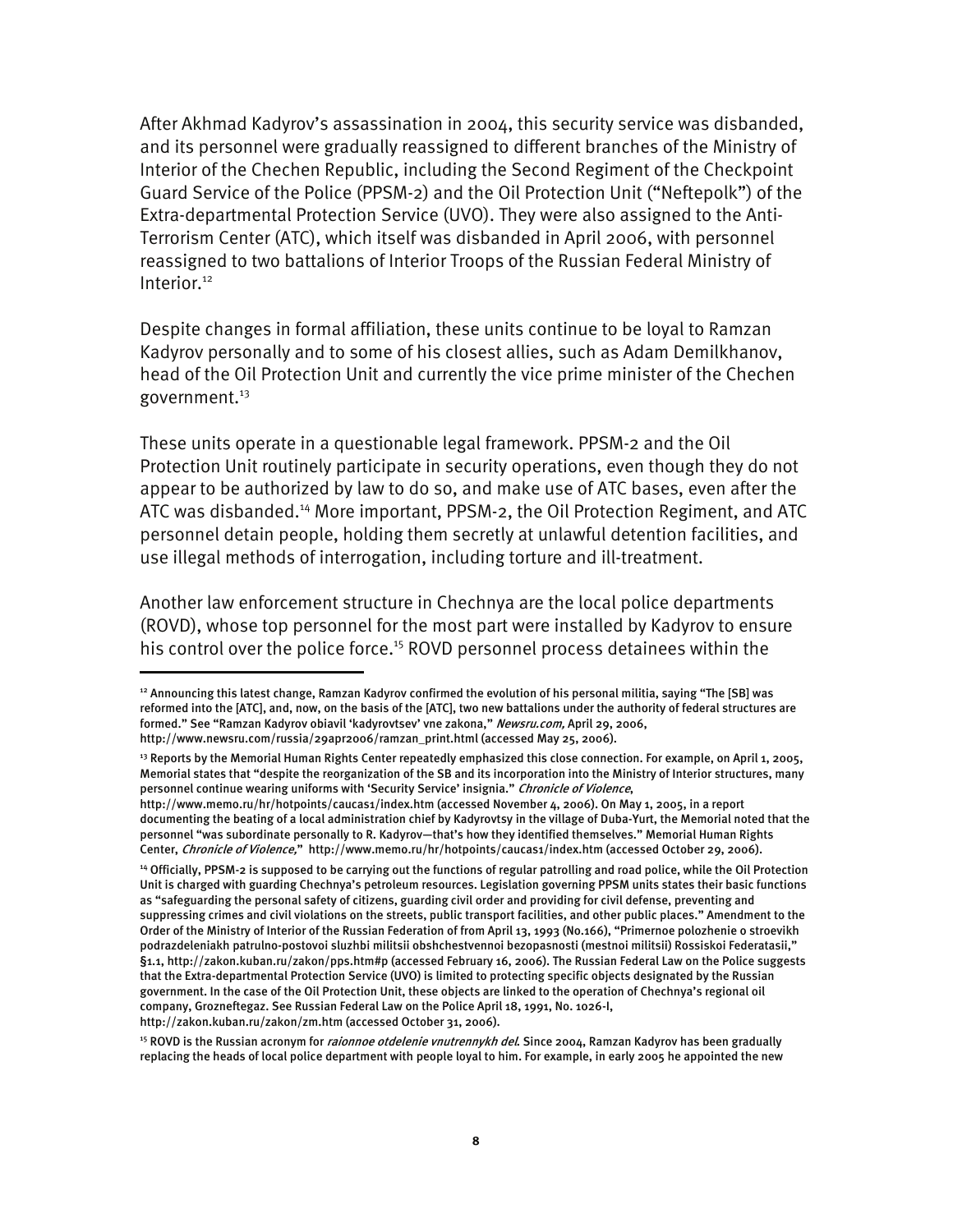criminal justice system and have lawful detention facilities, but personnel at some police stations—for example, in the villages of Kurchaloi, Shali, and Achkhoi-Martan—have become notorious for torture of detainees. For example, during our last two research trips to Chechnya, Human Rights Watch documented eight cases of people who had been detained and tortured by personnel of the Achkhoi-Martan ROVD.

Despite the gradual "legalization" of Kadyrov's forces, detention at their facilities both official and unlawful—and torture continue unabated to date. During our September 2006 mission to the region Human Rights Watch documented 82 cases of torture by these forces, 54 of which happened in 2006. The most recent of these cases were from summer and early fall of 2006.16

#### Torture in secret detention

Kadyrov's units hold and torture detainees in premises that are not lawful places of detention. The detention has no legal framework, and detainees cannot exercise their rights guaranteed by Russian and international law, including access to lawyers or medical professionals. In the vast majority of cases, the family has no information of the detainee's whereabouts, unless they manage to obtain it through personal contacts with Kadyrov's forces.

In most cases, people detained by these forces are released without any formal charges brought against them—they are simply warned to keep complete silence about their ordeal unless they want to face even harsher consequences.

In some cases Kadyrov's forces use short-term, unlawful detention and torture to obtain information that could be useful in their counterterrorism operations against Chechen rebels. In others, torture is used to punish or intimidate families whose relative has joined the rebel movement (even if the relative had been killed, arrested, or surrendered to the authorities), people who sought justice for abuses by Kadyrov's forces, and individuals suspected of collaborating with Chechen rebels.

In a number of cases documented by Human Rights Watch, Kadyrov's forces also held former or active rebel fighters, but instead of prosecuting them forced them, under torture and threats of execution, to join their ranks. Finally, in a large number

head of Achkhoi-Martan ROVD. See the Memorial Human Rights Center, Chronicle of Violence, March 4, 2005, http://www.memo.ru/hr/hotpoints/caucas1/index.htm (accessed October 29, 2006). In August 2005, Kadyrov replaced the head of Kurchaloi ROVD with his "friend and a close ally." See the Memorial Human Rights Center, Chronicle of Violence, September 21, 2005, http://www.memo.ru/hr/hotpoints/caucas1/index.htm (accessed October 29, 2006).

<sup>&</sup>lt;sup>16</sup> Specifically, at bases in Tsentoroi and Jalka, see below.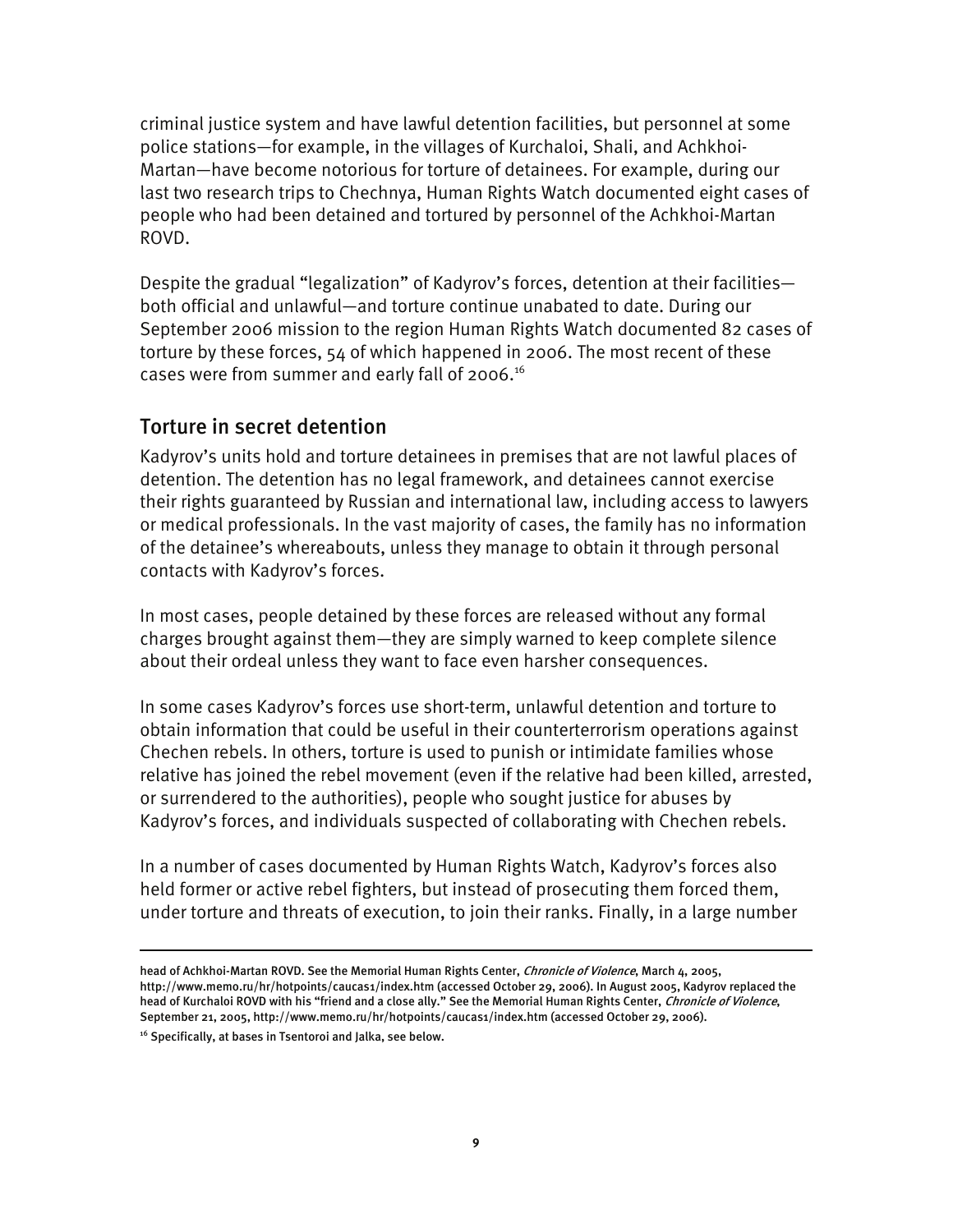of cases documented by Human Rights Watch and other organizations, Kadyrov's forces seized and ill-treated, including through torture, relatives of rebel fighters and kept them hostage in order to force such rebels to surrender.

Human Rights Watch obtained detailed descriptions of at least 10 unlawful detention facilities—for the most part bases or private houses owned or used by regional commanders loyal to Kadyrov — in towns and villages throughout Chechnya. They include at least two different bases located in Kadyrov's home village of Tsentoroi; the ATC headquarters in the city of Gudermes; ATC bases in the villages of Tsotsin-Yurt, Mairtup, Geldagen, Novogroznyi, and Avtury; and facilities run by the Oil Protection Unit in Grozny and the village of Jalka.

Most detainees whom Human Rights Watch interviewed spent from several days to several weeks in detention. Those detained as hostages to compel the surrender of their relatives were held considerably longer, sometimes for many months. For example, seven relatives of Aslan Maskhadov were tortured at the Tsentoroi base, where they were held for six months, from early December 2004 to late May 2005.<sup>17</sup>

With very few exceptions, all interviewees who were detained by Kadyrov's forces told Human Rights Watch that they had been brutally tortured. The most common methods of torture they described were the use of electric shocks and beatings through punching, kicking and the use of clubs. Victims, interviewed separately, consistently described the administration of electric shocks through a portable device with a handle for producing electricity and wires that the torturers attached to the victims' fingers, toes, ears, or other body parts.

The following two cases illustrate the typical pattern of detention and torture by Kadyrov's forces.

#### *Illegal detention and torture of "Magomed M." and four of his fellow villagers*

In early June 2006, Kadyrov's forces detained five young males, including 24-year-old Magomed M., from a village in central-eastern Chechnya.<sup>18</sup>

<sup>&</sup>lt;sup>17</sup> The case of Aslan Maskhadov's relatives was documented in Human Rights Watch, Worse than a War, pp. 25-28. Maskhadov's relatives were released. In addition, the mother, sister, and wife of Maskhadov's close ally, Vakhid Murdashev, were held at the Tsentoroi base and then at the ATC headquarters in Gudermes for five months from November 2004 to April 2005. Three brothers—Adam, Kureish and Movla Chersiev—were initially detained by the Oil Protection Unit and then spent five months in the Gudermes ATC facility, while ATC personnel tried to force their relative, a well-known rebel, to surrender. According to information received by Human Rights Watch the Murdashev relatives and the Chersiev brothers were not subjected to torture. Human Rights Watch interviews, September 2006, Chechnya.

<sup>&</sup>lt;sup>18</sup> Human Rights Watch interview with Magomed M. (not his real name), September 26, 2006, Chechnya, (exact location withheld to protect the witness).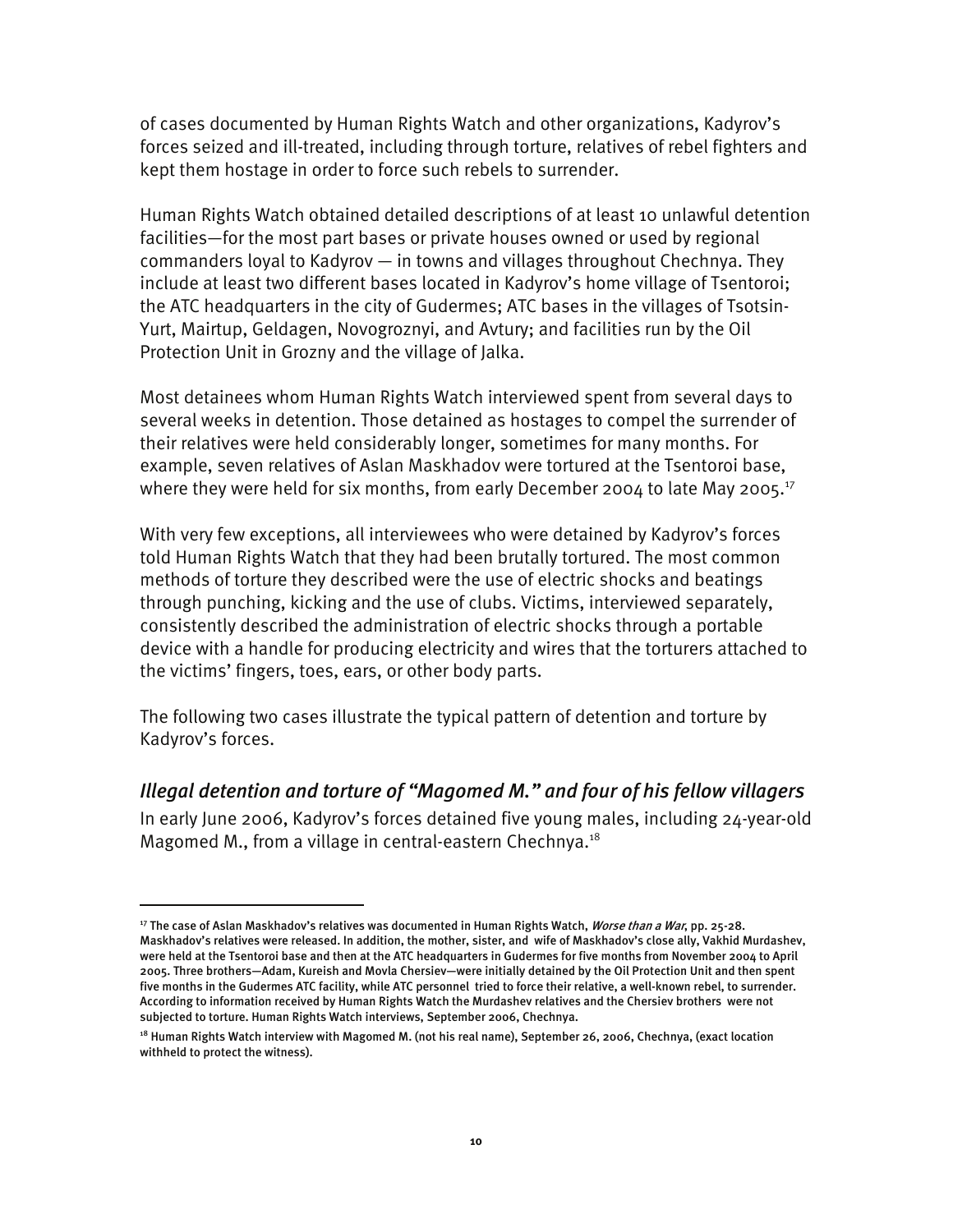Magomed M. told Human Rights Watch that Kadyrov's forces brought him and the four other men to one of Kadyrov's bases on the outskirts of the village of Tsentoroi. Personnel at first put them in a boiler room on the base, and soon thereafter the base commander took three of the detainees out to a nearby field for questioning. Magomed M. told Human Rights Watch:

There were three or four personnel there—the same ones who brought us to the base. They kept asking about a rebel fighter from our area—they said we should know him since we are the same age. I knew nothing about the man, but they wouldn't believe me. They kept kicking me and beating me with sticks; it lasted for five or six hours.<sup>19</sup>

Magomed M. said that he was taken out for questioning and severely beaten every day during his detention.

Relatives of the five detainees learned of their whereabouts through a contact in Kadyrov's forces and managed to secure their release; four of the men were released the day following their detention, and Magomed M., several days later. "Before releasing me they warned me not to say a single word about my detention," he told Human Rights Watch. "Otherwise, they said they would take me away again and I would disappear."20

After his release Magomed M. spent more than three weeks in a hospital, where he said doctors documented his injuries, including multiple hematomas on his body, kidney damage, and a concussion.

#### *Illegal detention and torture of Khamid Kh.*

One night in early April 2006 a group of about ten armed, masked men broke into the house of an elderly construction worker, Khamid Kh., in a village in western Chechnya. They asked his name, and, without providing any explanations, put a bag over his head and drove him away.

The abductors brought Khamid Kh. to a local ATC base and put him in a room where they immediately started interrogating him, accusing him of providing food and weapons to rebels. He told Human Rights Watch:

They started kicking me, and then brought an 'infernal machine' to give me electric shocks. They attached the wires to my toes and kept cranking the

j  $19$  lhid.

 $20$  Ibid.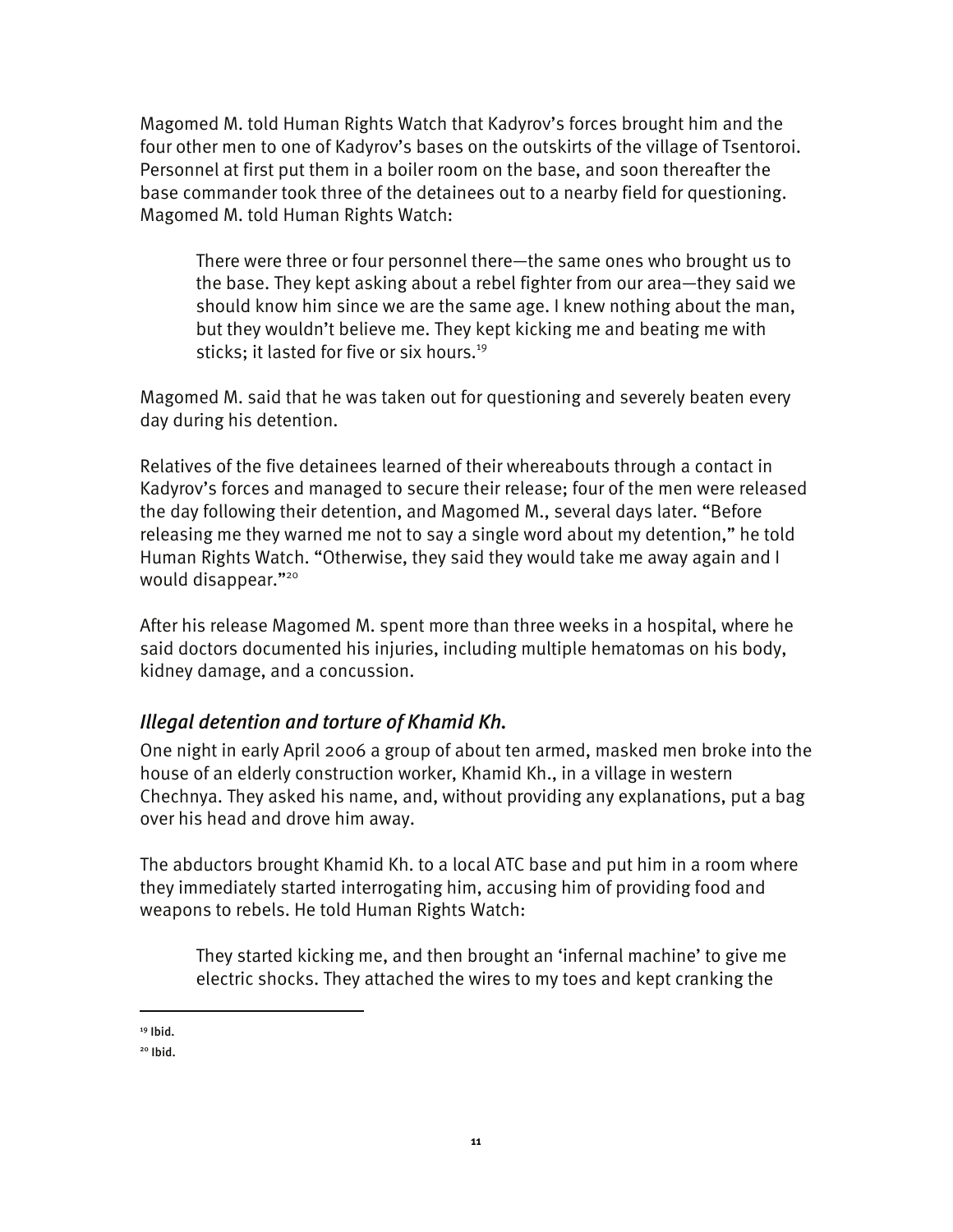handle to release the current. I couldn't bear it. I was begging: "Give me any paper – I'll sign it, I'll sign anything."<sup>21</sup>

The ATC personnel released Khamid Kh. the next day. He spent the following two weeks in a hospital with serious heart problems that he believed resulted from the electric shock torture. Although Khamid Kh. said he remembered and would have recognized his torturers, he had no intention to seek justice as he was warned that only "keeping his mouth shut" would guarantee his safety.<sup>22</sup>

## **Continuing "disappearances"**

Continued enforced disappearances in Chechnya are of interest to the committee because they place civilians outside the protection of the law, making them particularly vulnerable to torture. In a number of cases documented by Human Rights Watch during its recent missions and earlier, relatives of the "disappeared" later found the bodies of their loved ones in unmarked graves or other locations. In most cases, the bodies bore marks of torture.

Some of those detained by Kadyrov's forces later "disappear" without a trace. Based on extensive research, Human Rights Watch concluded in 2005 that enforced disappearances in Chechnya are so widespread and systematic that they constitute crimes against humanity.<sup>23</sup> Memorial documented 316 cases of "abductions" in 2005. Of those, 127 "disappeared" without a trace and 23 were found dead, their bodies bearing marks of execution.<sup>24</sup> While the number of reported cases of "disappearances" decreased in 2006, hundreds of people "disappeared" by Kadyrov's forces remain unaccounted for to date, and Human Rights Watch continued to document new cases of "disappearances," the latest of which took place in September 2006.

In an illustrative case, Balaudi Melkaev (b. 1967), a resident of the village of Valerik, "disappeared" after he had been detained by ATC personnel.

### Enforced disappearance of Balaudi Melkaev

Around midnight on December 16, 2005, a group of eight or nine armed Chechen men in camouflage uniforms arrived at the Melkaev residence in Valerik in three

j <sup>21</sup> Human Rights Watch interview with Khamid Kh., April 27, 2006, Chechnya.

 $22$  Ibid.

<sup>&</sup>lt;sup>23</sup> See Human Rights Watch, Worse than a War.

<sup>&</sup>lt;sup>24</sup> The Memorial Human Rights Center, "On the situation of residents of the Chechen Republic, July 2005-July 2006," http://www.memo.ru/hr/hotpoints/N-Caucas/dGan/index.htm (accessed on October 31, 2006).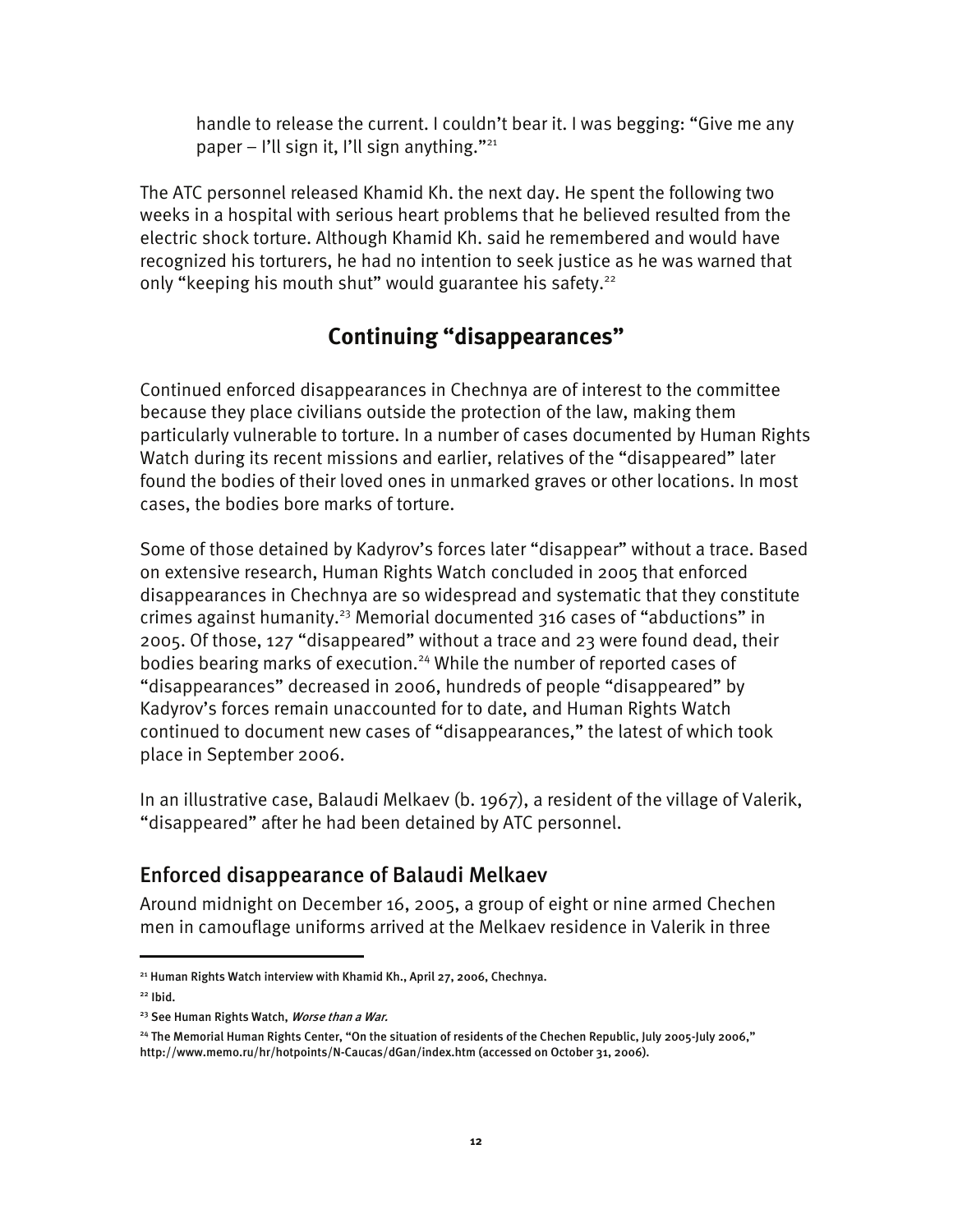cars.<sup>25</sup> The men, two of whom wore masks, searched the house and seized Balaudi Melkaev, taking him away barefoot. The same night, the armed men abducted another resident of the village, Ilias Murtazaliev.

While the men did not identify themselves and did not tell the family where they were taking Melkaev, his relatives later found out that the men who drove him away produced documents at a nearby checkpoint identifying them as ATC staff.<sup>26</sup>

On December 17, 2005, the relatives of both men went to the ATC headquarters in Gudermes to inquire about Melkaev and Murtazaliev with two ATC officers they knew. The officers confirmed that both men were "under suspicion" at the base, accepted warm clothes the relatives had brought for them, and suggested that the relatives speak with the ATC commander, Muslim Iliasov.

One of Melkaev's relatives managed to meet with Iliasov, who provided no information but promised that both men would be returned home the next day. Indeed, on December 18 ATC personnel drove home Ilias Murtazaliev, but not Balaudi Melkaev. Murtazaliev's father told Melkaev's relatives that his son had been beaten while in detention and had returned home in a confused and distressed state, believing that he had been away for a month.<sup>27</sup>

When Melkaev's relatives again inquired with their ATC contacts about Balaudi's fate, they were told that he had been taken to Khankala military base. However, personnel at Khankala denied that Melkaev had been brought there. One of Melkaev's relatives told Human Rights Watch, "I did not believe a single word [of the ATC personnel]—they just thought Khankala was inaccessible and we wouldn't go there to search. But we did, and also checked through our contacts there, and he was not at the base."<sup>28</sup>

Melkaev's relatives appealed again to the ATC commander Iliasov, who sent them away; they also wrote to Ramzan Kadyrov, but received no response. The family also appealed to the prosecutor's office requesting it to open a criminal investigation into the abduction.

In April 2006, the Chechen prosecutor's office informed the family in writing that on February 23, 2006 it had opened a criminal investigation, but the document stated

j <sup>25</sup> They were: a VAZ-2199 without registration plates, an UAZ-451 (also called a "tabletka") (registration no. 351), and a VAZ-21010.

<sup>26</sup> Human Rights Watch interviews with relatives of Balavdi Melkaev, Valerik, April 27, 2006 and September 27, 2006.

 $27$  Ibid.

 $28$  Ibid.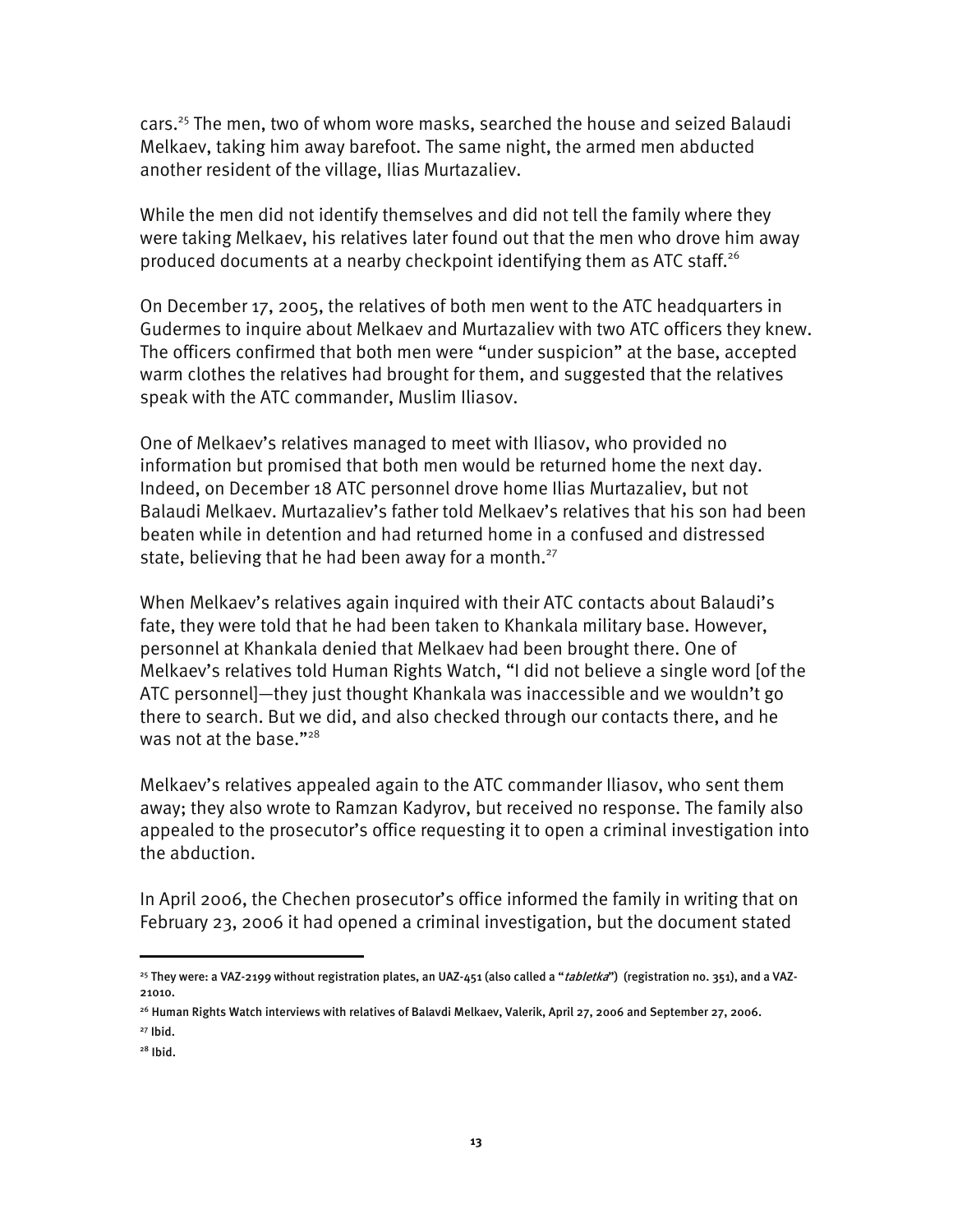that the investigation had been opened into the murder, rather than the abduction, of Balaudi Melkaev. Despite the relatives' efforts, they did not manage to get the prosecutor's office to provide any further information, including whether and why they had reasons to believe that Melkaev had been killed or to provide any details.<sup>29</sup> As of late September 2006, the family had received no further information on the fate or whereabouts of Balavdi Melkaev.

### **Lack of Accountability**

One of the main factors contributing to the widespread pattern of illegal detention and torture in Chechnya is the total lack of accountability for perpetrators.

The perpetrators themselves—be they ORB-2 personnel or Kadyrov's forces—try to ensure that their abuses do not come to light by threatening their victims into silence. Indeed, few victims or witnesses dare to report instances of torture to the authorities, such as the prosecutor's office, and in many cases refuse to speak to human rights organizations.

During our last two research missions to Chechnya Human Rights Watch found that witnesses were extremely scared to talk about their experiences, fearing retribution. Those who agreed to relate their story did so under strict condition that we withhold any details that would allow the authorities to identify them.

In many cases Human Rights Watch found that the perpetrators were so confident that there would be no consequences for their abuses that they did not wear masks or otherwise attempt to conceal their identity. In fact, a number of witnesses told Human Rights Watch that they knew their tormentors by name, or at least would be able to identify them. These witnesses, however, did not dare to report this information to prosecutorial authorities, and were, in some cases, considering personal revenge against the perpetrators.

In torture cases researched by Human Rights Watch prosecutors and courts took no action to bring the perpetrators to justice. In particular, those who had been tortured by ORB-2 personnel said that their injuries sustained as a result of torture were documented by doctors at SIZO-1, and that these documents were presented during court hearings. The courts, however, appeared to disregard this evidence altogether, and took no action to ensure that the allegations of torture were duly investigated and the perpetrators held to account.

<sup>&</sup>lt;sup>29</sup> Ibid. A copy of the statement is on file with Human Rights Watch.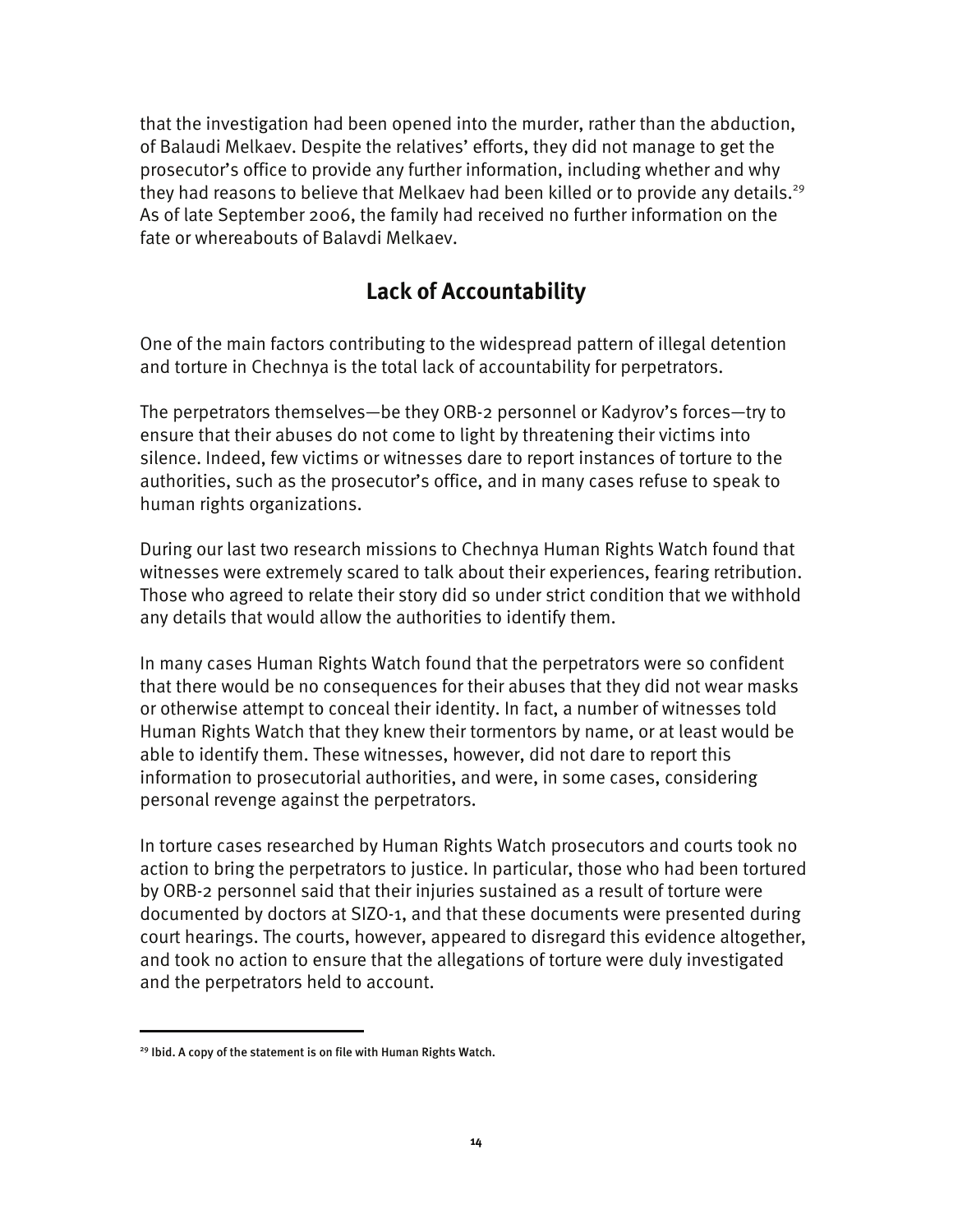The prosecutor's office, which under Russian law should be the primary body to investigate allegations of torture in detention, also did little or nothing to address the allegations of torture in cases researched by Human Rights Watch. In rare cases where victims dared to launch a formal complaint with the prosecutor's office, the prosecutors refused to open a criminal investigation, stating that the facts reported by the victim "have not been confirmed by the preliminary inquiry" conducted by the office.

For example, on June 5, 2006, 26-year-old Ruslan Lechaev complained to the Chechen Republic prosecutor's office about being tortured by ORB-2 personnel and forced to incriminate himself. Two days later, he received a letter from one of the officials at the prosecutor's office stating that there would be no investigation into the torture allegations. The letter stated that ORB-2 personnel denied ever using any "pressure" against Lechaev. It also referred to a medical report that allegedly stated that there were no injuries on Lechaev's body. However, a medical report prepared by a doctor at SIZO-1 on June 23, 2006, when Lechaev was brought there, clearly stated that he had multiple bruises and hematomas on his neck, thighs, and wrists. $30$ 

Russian authorities occasionally provide statistics on investigations and prosecutions of military and police personnel for crimes committed in the context of the conflict in Chechnya. The Memorial Human Rights Center and the International Helsinki Federation analyzed this data, and found that only a handful of cases reach trial and that the vast majority of the defendants are eventually acquitted, amnestied, or receive minimal or suspended sentences.<sup>31</sup> Regarding torture, Human Rights Watch is aware of only one case in which an official was convicted for physically abusing someone in custody.32

The climate of impunity is worsened by the persistent efforts by Chechen and Russian authorities to close Chechnya to outside scrutiny. Most unlawful places of detention run by Kadyrov's forces are off limits to journalists or international experts visiting the region. Moreover, in several instances when outside observers were

<sup>30</sup> Human Rights Watch interview with a relative of Ruslan Lechaev, September 27, 2006, Grozny. Copies of both documents the response from the prosecutor's office and the original medical report—are on file with Human Rights Watch.

 $31$  For a detailed analysis of Russia's statistics on prosecutions of military and police personnel see e.g., the Memorial Human Rights Center, "Deceptive Justice: Situation on the investigation on crimes against civilians committed by members of the Federal Forces in the Chechen Republic during military operations 1999–2003," 2003, http://www.memo.ru/hr/hotpoints/N-Caucas/do100603/orlov\_2003\_engl.pdf (accessed November 7, 2006); International Helsinki Federation for Human Rights, "Impunity: A Leading Force behind Continued Massive Violations in Chechnya," May 19, 2005, http://www.ihfhr.org/viewbinary/viewdocument.php?download=1&doc\_id=6363 (accessed November 7, 2006).

<sup>32</sup> In 2005, the Oktiabrsky District Court in Grozny sentenced Sergei Lapin, a police officer from the city of Khanty Mansiisk, to 11 years of imprisonment in a strict regime prison colony for intentionally inflicting serious harm to the health of Zelimkhan Murdalov under aggravating circumstances (article 111, part 3 of the Russian criminal code); exceeding official authority under aggravating circumstances (article 286, part 3), and forgery by an official (article 292). The conviction, however, did not include a reference to Murdalov's "disappearance," although his whereabouts remain unknown to date.